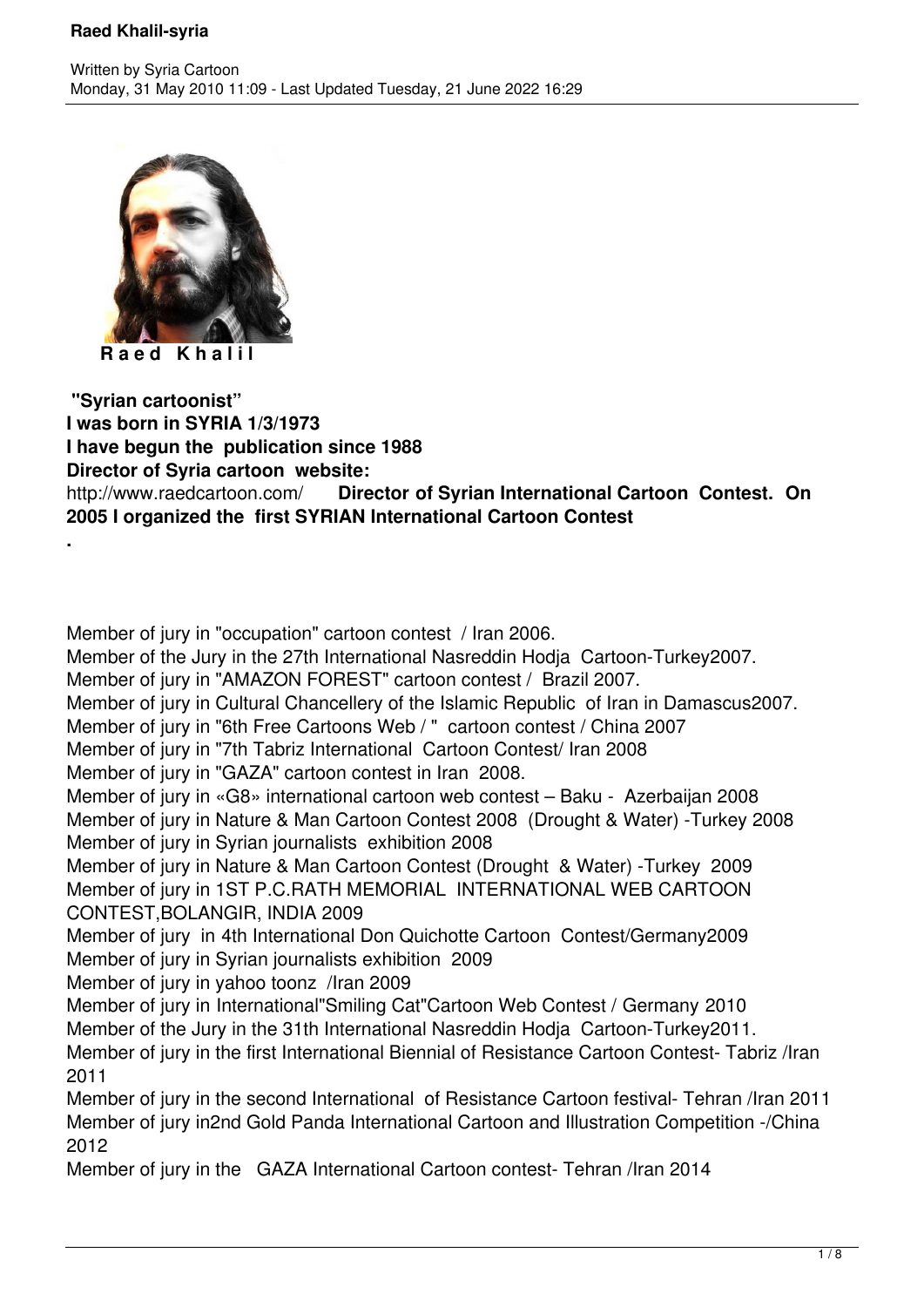Written by Syria Cartoon Monday, 31 May 2010 11:09 - Last Updated Tuesday, 21 June 2022 16:29

Member of jury in / Dubai press club. UAE 2015 Member of jury in / Zionist Caliphate Iran 2016 Member of jury in /1st International Cartoon Contest, Morocco 2017 Member of jury the first international Cairocature cartoon contest / Egypt 2018 Member of jury in the second Kurdish cartoon Forum/ Iraq 2019 Member of jury in INTERNATIONAL BANANA COMICS 2019 FESTIVAL/Brasil 2019 Member of jury in the first International Caricature Competition –Azerbaijan 2019 Member of jury in Shiraz first international cartoon festival on Peace and Health - Iran2020 Member of jury in The 5 th Artoonist International Seasonal Festival- Iran Member of Jury of Rakha's 1st International Caricature Competition (1stTeacher) Egypt2021

 **awards :**

1989 First prize/ Damascus/ Syrian youth festival.

1989 honorable prize/ Cultural Chancellery of the Islamic Republic of Iran in Damascus-Syria

1992 Second prize Cultural Chancellery of the Islamic Republic of Iran in Damascus-Syria

1995 honorable prize/ Cultural Chancellery of the Islamic Republic of Iran in Damascus-Syria

1995 First prize/ teachers united /Syria.

2001 honorable prize/ Cultural Chancellery of the Islamic Republic of Iran in Damascus-Syria 2001 special Mention/ Dubai press club.UAE

2002 prize for Excellence / leng mu / China .

2003 appreciation plate / golagha(2) / Iran.

2003 Third prize / Cultural Chancellery of the Islamic Republic of Iran in Damascus-Syria

2003 Winning prize / courage world / Taiwan

2003 prize for Excellence / leng mu / China

2003 Special prize /Ramiz Gokce/ Cyprus

2003 Honorable mentions / first international satire(comedy)Iran

2003 Selected Cartoon (certificate) / spirito di vino / Italy.

2004 Honor Diploma / Anadolu University the museum of world education cartoons -Turkey.

2004 Best of Best:FCW TOP1000 Cartoonists/ China.

2004 Encouraging Award / Baku / Azerbaijan.

2004 Special prize /Ministry of health / Syria.

2004 Success Award / 2nd Free Cartoons Web / China.

2004 Selected Month Cartoon fcw - Month- Cartoon Competition (March edition) prize /China

2004 Honorable mentions ( Footnet Cartoon Contest / Iran.

2004 prize for Excellence / leng mu / China.

2004 Honorable mentions/the13 - Daejon international cartoon contest / Korea.

2004 Bronze prize/ third free cartoons web/ China .

2005 The letter of appreciation/ international cartoon festival /Tabriz-Iran.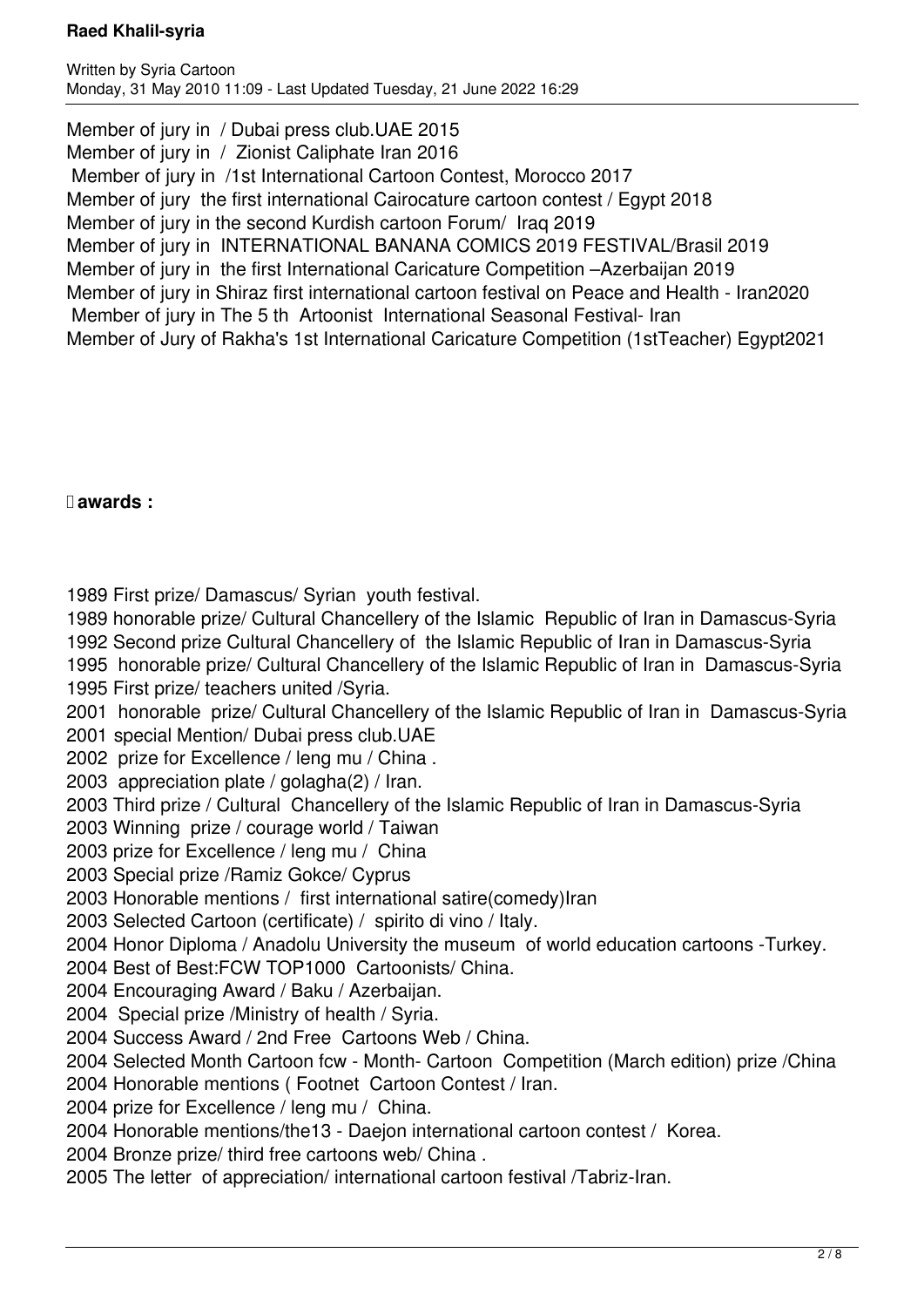2005 Special mentions/Spirito di vino / Italy.

2005 Honorable mentions/ Bird 2005/ China.

2005 Excellent Prize/ the 2nd WINE International Invitation Cartoon Exhibition /China.

2005 Honorable mentions/the14 - Daejon international cartoon contest / Korea.

2005 Silver prize/ THE 4 the free cartoons web/ China.

2005 Special Honor prize / the 4 the LM / China Cartoon Competition/China..

2005 The prize of excellence -International cartoon contest (HUMODAEVA) -Romania

2005 Web Prizes - International cartoon contest (HUMODAEVA) -Romania

2006 First prize / Cultural Chancellery of the Islamic Republic of Iran in Damascus-Syria

2006 Special Awards/ Holocaust Cartoon Contest-Iran

2006 Second prize/ "Zikison" / Serbia

2006 Best cartoon /the15 - Daejon international cartoon contest / Korea

2006 Bronze prize/ THE 5 the free cartoons web/ China.

2007 Special prize/ the first international cartoon contest – Ardabil /Iran

2007 Honorable mentions /The First Int'l China Olympic Cartoon Competition/ China

2007 Honorable mentions / the 5 the LM / China Cartoon Competition/China..

2007 First prize/1st "Nature and Man" International Cartoon Contest/Turkey

2007 Special Mention: 6th EURO-FRUITCARTOONALE 2007 / Belgium

2007 Honorable mentions/the16 - Daejon international cartoon contest / Korea.

2007 Selected Cartoon/The First International Cartoon Contest of Cheval Blanc- Fireman / France

2007 Prize for Excellence / leng mu / China

2007 Excellent Prize / first "RED MAN" International Cartoon Humour Competition/ China 2008 Honorable mentions/1st Festival of Honorable Mentions for Cartoonists – 2008 / Brazil 2008 Honorable mentions/ the first International Cartoonet -Supporting Street Children/Iran 2008 Excellent Prize /2nd "RED MAN" International Cartoon Humour Competition/ China 2008 Honorable Mention /3 rd international cartoon Exhibition- Anadolu University -Turkey. 2008 special Mention/ 13 international cartoon Exhibition- Zagreb -Croatia

2008 Special prize/ of Ken Sprague International Cartoon Competition- Earthworks , UK 2008 Honorary diploma / the 18th International Cartoon Competition "Gura Humorului - Romania

2008 Second prize /Drought & Water" International Cartoon Contest(June) /Turkey

2008 APPRECIATION PRIZE / International Summer Camp Cartoon Contest" We head toward seas" – Turkey

2008 First prize / Cultural Chancellery of the Islamic Republic of Iran in Damascus-Syria 2008 Best cartoon /the17 - Daejon international cartoon contest / Korea

2009 **Diplomas of honor** /FIRST INTERNATIONAL CARTOON COMPETITION OF ETHIOPIA-ADDIS ABABA.

2009 special Mention/ 3rd " Black Cat " International Cartoon Web Contest/Azerbaijan. 2009 Special prize /1st International Cartoon Competition "Together for Security and Peace" Bulgaria.

2009 Appreciation Plate / Brazil cartoon website.

2009 Best cartoon /the18 - Daejon international cartoon contest / Korea

2009 special Mention 14° Salón Mercosur Internacional Diógenes Taborda -Argentina

2009 First prize / Cultural Chancellery of the Islamic Republic of Iran in Damascus-Syria

2009 Diploma /Cartoon Contest "Climate Change?!" Ruse, Bulgaria.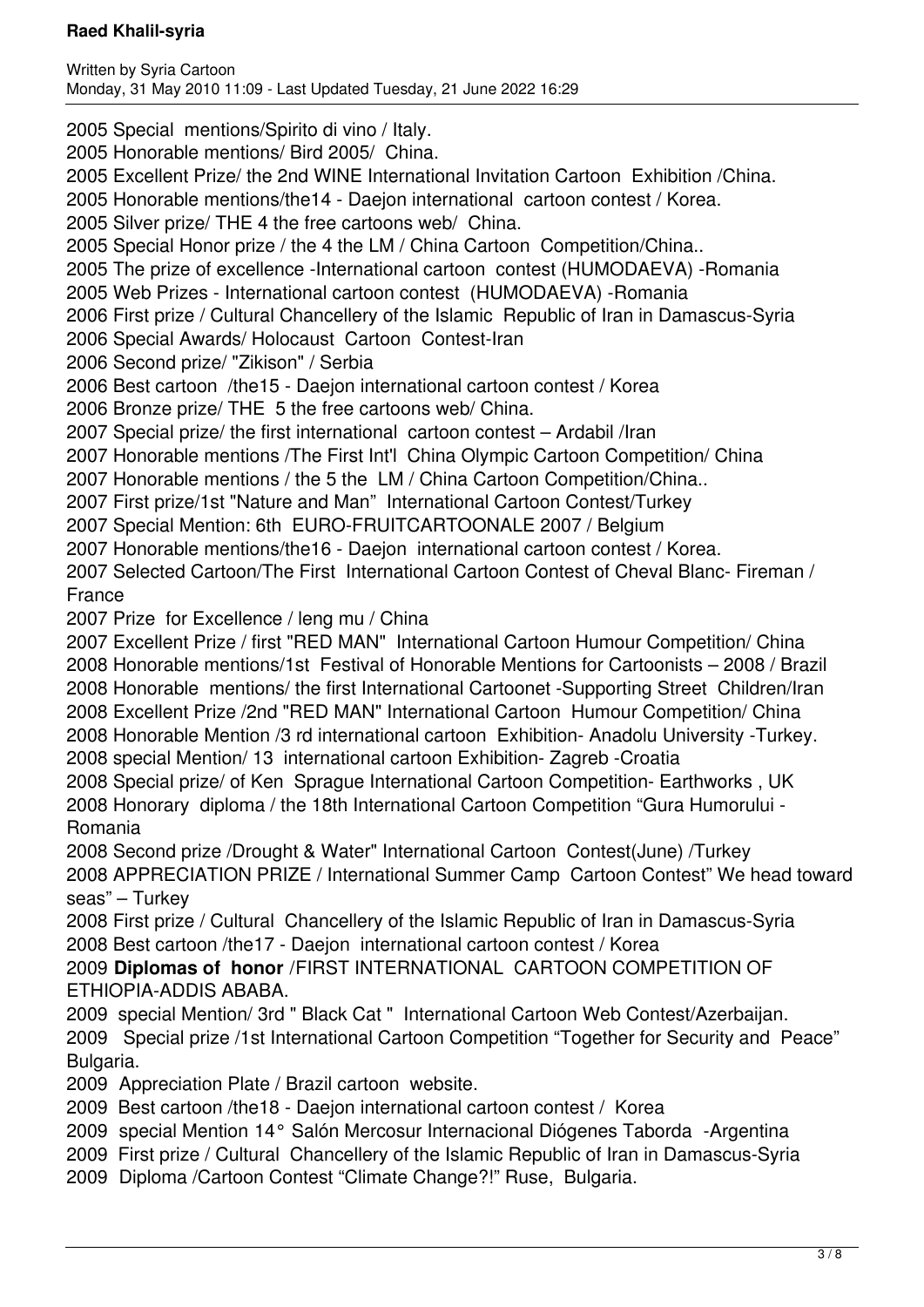2009 Silver Prize - free cartoons web/ China.

- 2010 6th Prize /12th International Graphic Itinerant Humour Festival H2O/ Italy
- 2010 special Mention/ 15 international cartoon Exhibition- Zagreb -Croatia
- 2010 special Mention / Cultural Chancellery of the Islamic Republic of Iran in Damascus-Syria
- 2010 Best cartoon /the19 Daejon international cartoon contest / Korea

2010 The letter of appreciation/ international cartoon festival /Tabriz-Iran.

2010 "PRIZE OF LOVE" INTERNATIONAL CARTOON CONTEST/CHINA

2010 third prize "SMEKHANAPA" International Cartoon Festival / Russia

2010 special Mention /The International Exhibition of Satirical Graphic "Monitorul de Suceava" – "Journalist in 2010",/ Romania

2010 special Mention / the 2nd International Cartoon Contest "Mussel & Fish 2010" / Bulgaria

2010 Excellent Prize /China Xinmin Evening News 'Aishu Cup' EXPO2010 Cartoon Contest

2010 Best cartoon / Eco Cartoon Exhibition, India,

- 2010 Pronze Prize free cartoons web/ China.
- 2011 special Mention/ Dubai press club.UAE

2011 Honorable Mention /Third International Productivity Cartoon Festival / Iran

- 2011 third prize / 1. International Costructinen Accidents cartoon contest /Turkey
- 2011 third prize /the 4th International Salon of Humour Bacău

2011 Selected Prize / the first Gold Panda International Cartoon and Illustration Competition/China

2012 Honorable Mention/ 14th PortoCartoon World Festival

2012 Excellent Prize / 4TH CYPRUS INTERNATIONAL CARTOONS CONTEST.

2012 special Mention /19Th CARTOONRENDON INTERNATIONAL FESTIVAL/ COLOMBIA

2012 First prize / 1. International cartoon contest /Lebanon

2012- third prize /4th P.C.RATH MEMORIAL INTERNATIONAL WEB CARTOON

- CONTEST,BOLANGIR, INDIA
- 2013- First prize/ Dubai press club.UAE
- 2013- Honorable Mention/ the international cartoon competition Brain Sneezing /Slovakia
- 2013- 5th prize 25th Olense Kartoenale/ Belgium
- 2013-HONORARY POST/the second lebanese international cartoon competition

2014- sepcial prize/3RD GOLD PANDA INTERNATIONAL CARTOON COMPETITION /CHINA

2014-Pronze Prize/ The 8th HumoDÆVA INTERNATIONAL CARTOON CONTEST – Romania,

2014- Honorable Mention/ Mahmoud Darwish`s museum /Palestine

2014-Bronze Prize/13th FreeCartoonsWeb International Cartoonet Festival/china

2015-Honorable Mention/ 3. International cartoon contest /Lebanon

2015-Special prize/ The 9th HumoDÆVA INTERNATIONAL CARTOON CONTEST – Romania,

2015- Honorable Mention/ 18th International Salon of Antiwar Cartoon "Kragujevac 2015", Serbia

2015-Special prize/ URZICENI 2015, Romania

2016- DIPLOMA /1th INTERNATIONAL ILLUSTRATION, CARTOON & CALLIGRAPHIC EXIBITION **II** /GEORGIA

2016-Honorable Mention/ 5. International cartoon contest /Lebanon

2016--THE BEST CARTOONIST AWARD/ UEFA Euro -China

2016-Honorable Mention/ 1. International cartoon contest/ Kuwait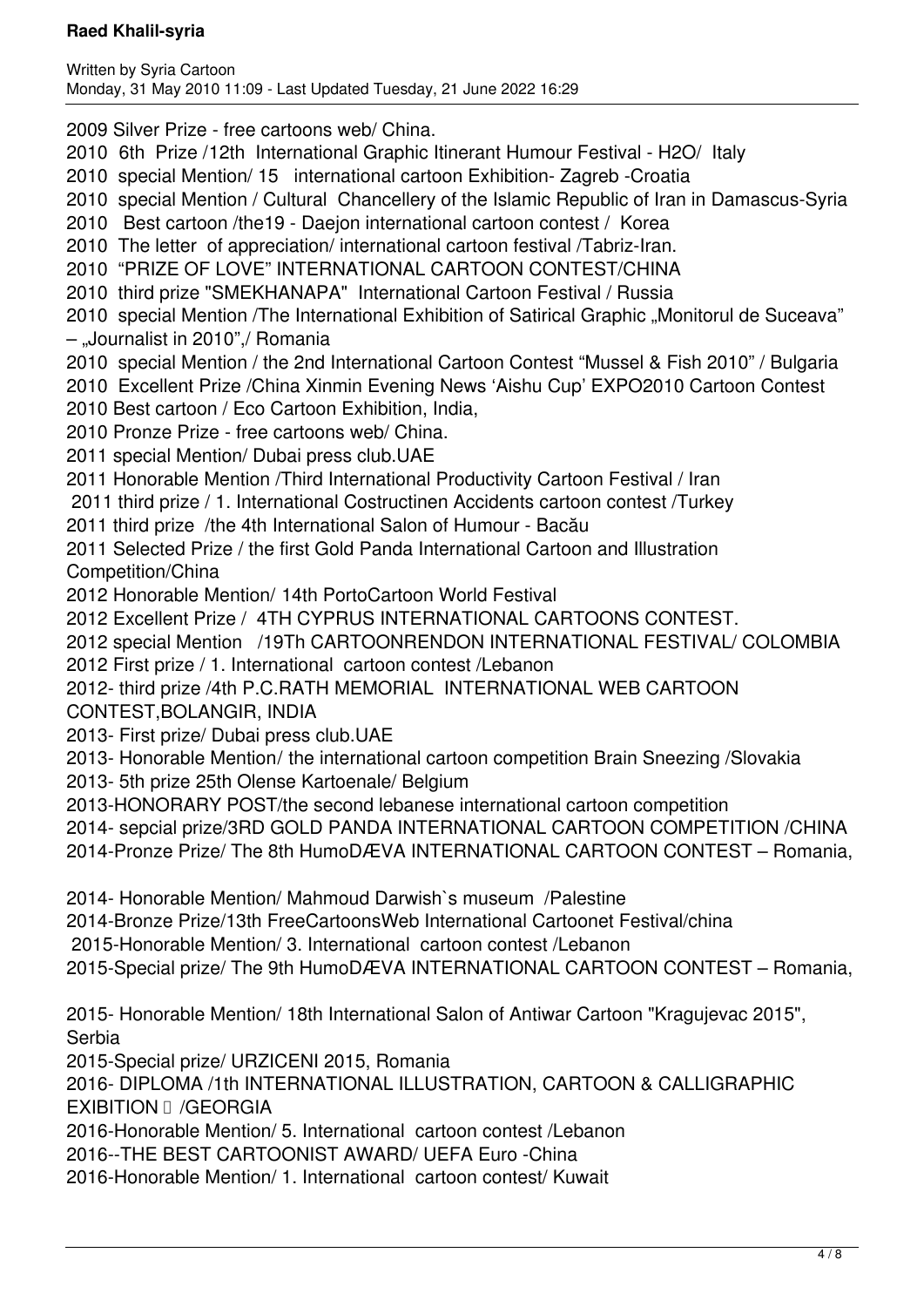Written by Syria Cartoon Monday, 31 May 2010 11:09 - Last Updated Tuesday, 21 June 2022 16:29

2016-Honorable Mention /VII "Molla Nasreddin - Azerbaijan

2016-Excellence Award /Of The 11th International Environmental Cartoon Contest-China

2016 Honorable Mention/ "RED MAN" International Cartoon Humour Competition/ China

2016- Excellence Award/ Caricature of Luo Zhenyu Exhibition/China

2017-awards of excellence/ The 17th International Editorial Cartoon Competition/Canada

2017-Special prize / Philosopher Wang Yangming Caricature / China

2017 Third prize/ CARTOONALE "DE GEUS"/Lebbeke/Belgium

2017second prize of International 'Tony Farsky' Cartoon/Poster Competition /UK

2017 PRIZE OF Illustration Contest 2018 World Cup in Russia/tschutti heftli switzerland

2017 Honorable Mention/(CHARGE) 29TH INTERNATIONAL HUMOR EXHIBITION OF VOLTA REDONDA/BRAZIL

2017 Honorable Mention/(Portrait) 29TH INTERNATIONAL HUMOR EXHIBITION OF VOLTA REDONDA/BRAZIL

2017- Special prize/Cartoon and Caricature Contest Women Education for Peace-syria 2017- Best cartoon /SICACO international cartoon contest / Korea

2017-Diploma - the International Cartoon Championship (International Bugiardino) Italy 2017 special Mention/ Dubai press club.UAE

2017-Silver prize/16th FreeCartoonsWeb International Cartoonet Festival - CHINA

2018 third prize/ VI International competition of the cartoon "Time is money / Ukraine

2018- Diploma/ THE THIRD INTERNATIONAL CONTEST ANIMAL CARTOON, /Serbia

2018-Special prize/ DAGARCIK CARTOON CONTES/ TURKEY

2018-First Prize /GURA HUMORULUI- Romania

2018- Special prize/ International Cartoon Contest/ accademia bugia42 /italy

2018- Excellence Award / FreeCartoonsWeb World Cup 2018 Football Humor Cartoon Exhibition/china

2018 - Special prize/ spirito di vino /ITALY

2018 - Honorable Mention / SICACO international cartoon contest / Korea

2018 - State Encouragement Award/ Syria

2018- Excellence Award / International Cartoon Competition on Environmental Protection-China

2019 -silver prize/ Philosopher Lao Zi & Zen Master Huineng Caricatures- China

2019- Honorary Awards/ the 3rd edition of the competition international cartoon- Morocco

2019- Special prize/ /the third International Cartoon Festival / KOSOVO

2019 Diploma of The 9th Jiaxing International Animation Biennale /2019

2019- Second prize/ "Gura Humorului - Romania -The 29nd edition, 2019

2019- Special prize / the Fourth International Cartoon Contest "Kolašin / MONTENEGRO

2019- Winning prize /International Festival of Cartoons Tapir/ Czech Republic

2019- Special prize / WGD CARTOON COTEST- INDIA 2019

2019-Honorable Mention/ 15th Caratinga International Humor Salon/Brasil

2019- Appreciation Awards /1st international cartoon contest on liver health awareness/ INDIA

2019- Award of city Siren from France/THE 20TH ANTIWAR CARTOON SALON

INTERNATIONAL CONTEST/ SERBIA

2019- first prize/ the 2nd Fienzer Village Art Biennial Caricature and Humorous Drawing/ **Portugal** 

2019-Honorable mentions/ the 5th International Competition Cartoon and Humor Noticartun/ Colombia

2019-Theme Prize/ SICACO 2019 / Korea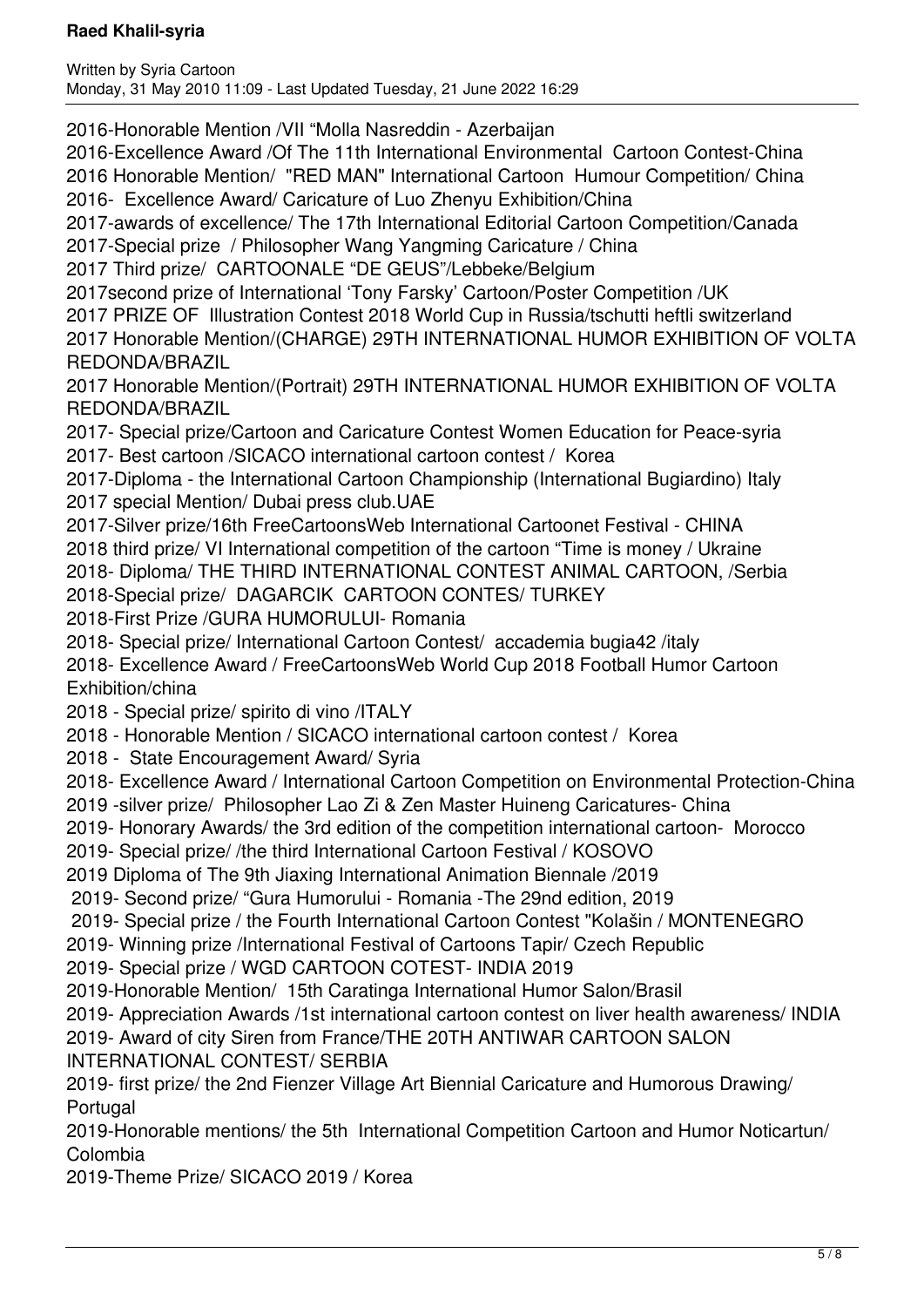2019-- Special prize/ spirito di vino /ITALY

2019-SELECTED PRIZE/ Magnificent Huichang' International Comic Works Wanted /China 2019-Honorable mentions/ the 5th of Salon of humour bacau/Romania

2019-selected prize / the 7th "RED MAN" INTERNATIONAL HUMOUR ART BIENNIAL/China 2019-Honorable mentions/ International Cartoon Contest "Bride's Veneration"<sup>II</sup> Macedonia 2020-second prize /International Caricature Competition in Memory of P. V. Narasimha RAO - Telangana india

2020- nomination for award /The 6th International Cartoon Exhibition Competition-2020, Ferizaj/Kosovo

2020-Honorable mentions/ the 5th international cartoon contest KOLASIN -MONTENEGRO 2020-Special Prize/Niko Nikolla Cartoon Biennial /Albania 2020

2020- Best cartoon / Daejon international cartoon contest / Korea

2020-Diploma of excellence-GURA HUMORLUI –ROMANIA

2021-SPECIAL AWARD / 24st edition of the international competition FAX FOR PEACE/ ITALY

2021- EXCELLENCE AWARDS/ International festival of satire and humor "MARUL DE AUR" BISTRITA"- Romania

2021- Special Mention/ International festival of satire and humor "MARUL DE AUR" BISTRITA"- Romania

2021- Special Prize/The 7th International Cartoon Exhibition Competition- Ferizaj/Kosovo

2021-Saris Gallery Award/The international cartoon competition Brain Sneezing /Slovakia

2021- Special prize/ the 4th International Cartoon Competition "Dzhmelyk" - Ukraine

2021-Honourable Mention-WORLD PRESS CARTOON - Portugal

2021-SPECIAL MENTION/ BUGIA CARTOON CONTEST/ ITALY

2021-Honorable Mention /XXI. YEAR OF THE BIENNIAL OF CARTOON HUMOR AND SATIRE/Slovakia

2021-AWARD OF EXCELLENCE-THE 9 EDITION of INTERNATIONAL SALON OF PRESS CARTOONS AND SATIRICAL VISUAL ARTS/Romania

2021-Achievement Award/the International Cartoon Contest - TechVertu /UK

2021- Best cartoon / Daejon international cartoon contest / Korea

2021-4th place,ZeGeBOOM! - CROATIA,2021

2022-Geological Museum / Polish Geological Institute – National Research

Institute-International contest for a satirical drawingnew international ALBERT EINSTEIN, POLAND

2022- EXCELLENCE AWARDS/ International festival of satire and humor "MARUL DE AUR" BISTRITA"- Romania

2022- third prize/ 5th Semerang International Cartoon Exhibition-Indonesia

2022-Special Prizes-International Level Competition "Nandamuri Taraka Rama Rao - Personality - India

2022-third prize:International Humor & Satire Award / Italy

# **Profession:**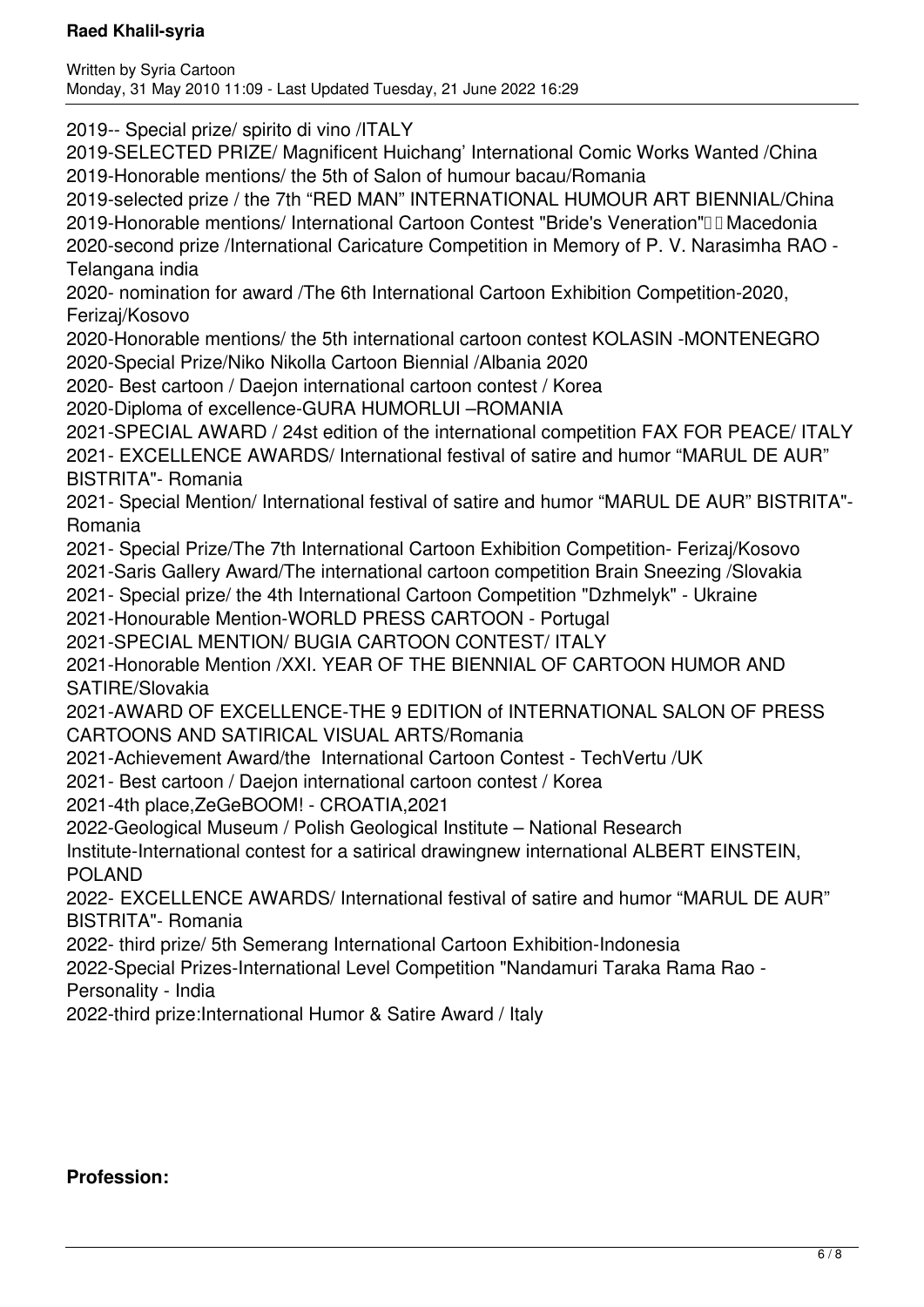Cartoonist in (ANNOUR) Newspaper (Weekly), and (AL BA,ATH) newspaper (Daily), Damascus. Some of exhibitions are: 10 ones in Syria. and Belgium- Italy –Turkey- Japan- Iran –Poland- Cyprus- China Taiwan-Azerbaijan –Kenya- Brazil ......Etc.



**https://www.facebook.com/raedkhalil2017**

**[syriacartoon web site:](https://www.facebook.com/raedkhalil2017)**

**www.raedcartoon.com e-mail: syriacartoon@yahoo.com**



.

**Director| Raed Khalil موقع رسام الكاريكاتور السوري رائد خليل | جميع الحقوق محفوظة**